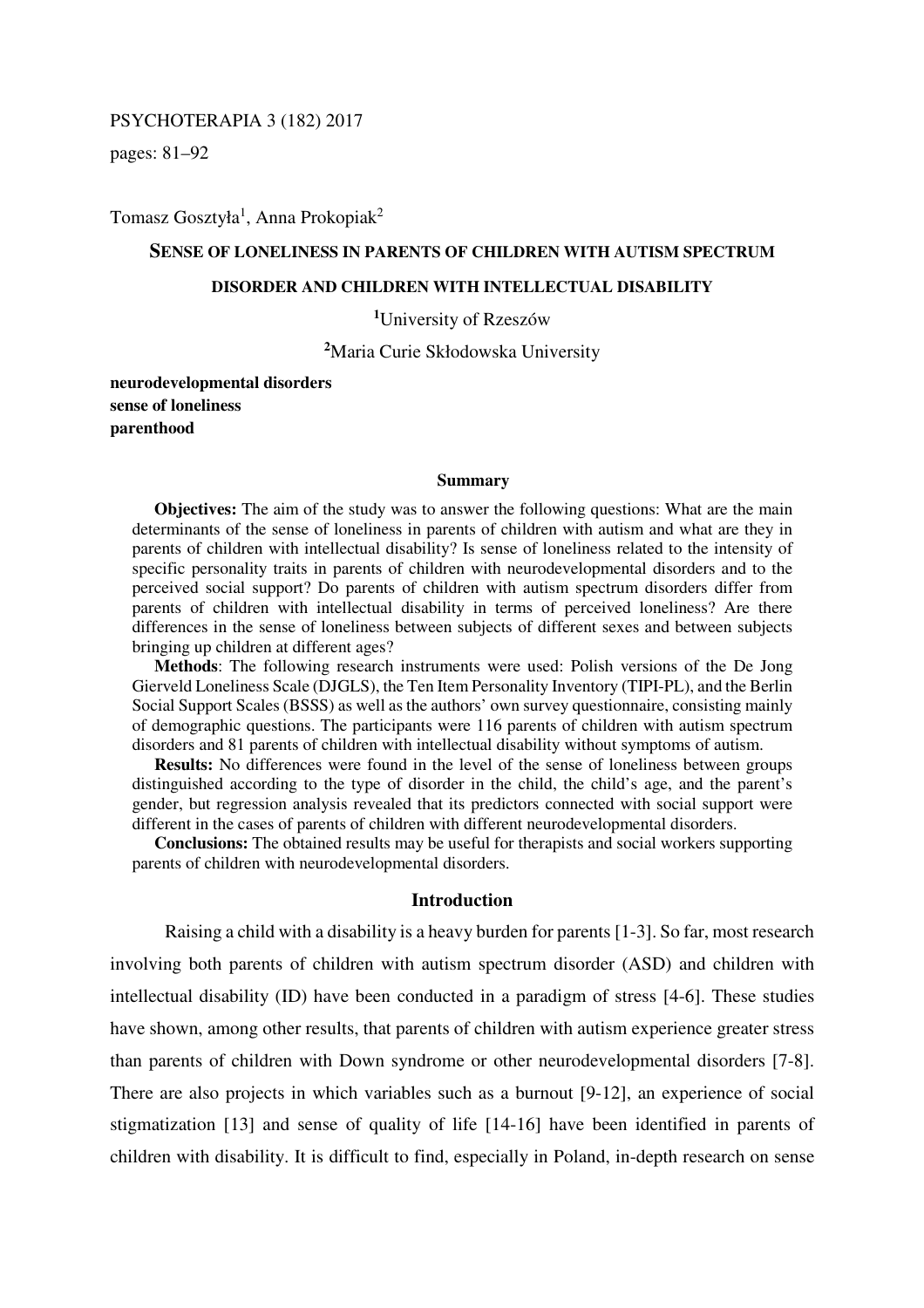of loneliness in parents of children with developmental disorders. There are only indications that such parents experience loneliness, social isolation and rejection [17]. At the same time, as can be assumed, this is one of the most important aggravating factors, indicating lack of support, especially of informal nature [18].

The sense of loneliness can also be a result of negative attitudes of environment and lack of understanding for unusual behaviours of a child, which contributes to parents avoidance of social contacts and social situations [13, 17]. In addition, necessity of care, participation in therapy and repeating its components at home significantly limits the opportunities for social interaction.

Sense of loneliness has most often been defined ass subjective feeling of discomfort resulting from the unsatisfactory state of interpersonal relationships, i.e. the negative assessment of the social relations held in reference to the expected [19-20]. It involves the perceived (and felt) social isolation, not necessarily the confirmation in objective observation [21]. A person can lead a relatively lonely life without feeling lonely and vice versa – he or she can engage in a series of interactions while experiencing loneliness.

Analysis of literature of the subject allows to assume that the important variables influencing the sense of loneliness or lack of it are on one hand the level of social support [22] and, on the other, personality variables [23]. However, there are no studies to verify these relationships in the case of parents with children with autism spectrum disorder and children with intellectual disability. This project is an attempt to fill this gap.

### **Research issues**

The main problem comes down to the following question:

What are the biggest conditions of sense of loneliness in parents of children with autism spectrum disorder and parents of children with intellectual disability?

The detailed problem is expressed in the following questions:

- Do parents of children with autism spectrum disorder differ from parents of children with intellectual disability in terms of the sense of loneliness?
- Are there differences in terms of sense of the loneliness in different sexes?
- Are parents of grown-up children different from parents of children under 18 years of age in terms of loneliness?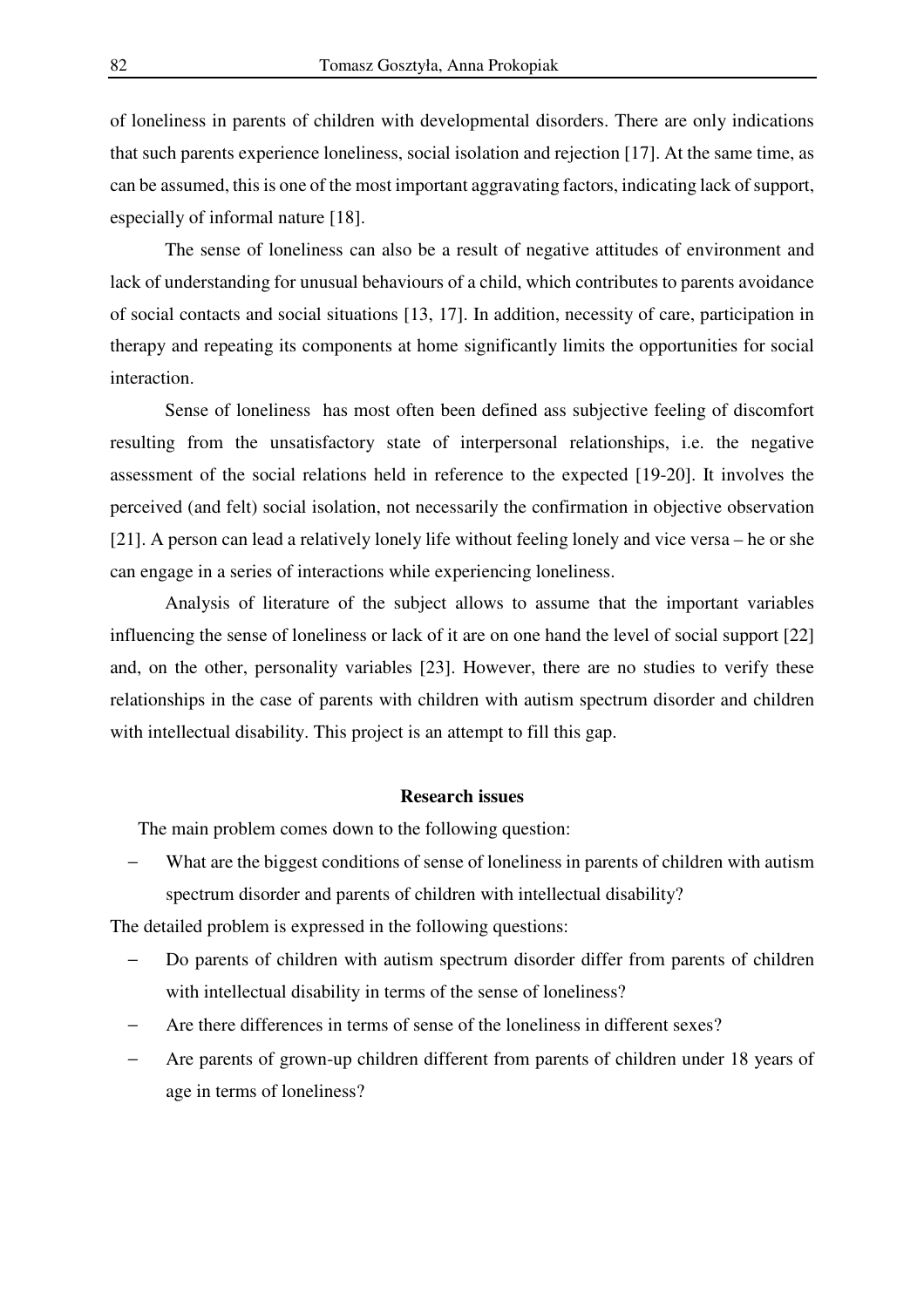- Is there a link between the intensity of specific personality traits of parents of children with autism spectrum disorder and parents of children with intellectual disability and sense of loneliness?
- Is there a link between perceived available support, the need for it, the search of it, currently received support, and the sense of loneliness in parents of children with autism spectrum disorder and parents of children with intellectual disability?

#### **Method**

The following research tools have been used:

- 1. De Jong Gierveld scale (DJGLS), in Polish adaptation by P. Grygiel and others [24], to diagnose sense of loneliness of parents.
- 2. Polish adaptation of Ten Item Personality Inventory (TIPI) TIPI-PL [25], to measure personality traits included in so-called model of The Big Five, i.e. extroversion, emotional stability, agreeableness, conscientiousness and openness to experience [26].
- 3. Berlin Social Support Scales BSSS Polish version [27], which allows to measure perceived support, need for support, support seeking and actually received support<sup>1</sup>.
- 4. The Questionnaire of survey in own elaboration, including questions about sex and age of a parent, education, material status, number of children and age of the child with disability.

### **Research subjects and procedure**

The project received a positive opinion of the Commission on Ethics of Research in the Department of Pedagogy and Psychology of UMCS in Lublin. The study was anonymous and conducted with respect for the dignity of the respondents. The parents of children with autism and children with intellectual disability were asked to complete research tools through institutions supporting development of their children (foundations, associations, schools and kindergartens located in two voivodeships: Subcarpathian Voivodeship and Lublin Voivodeship). Questionnaire sets were provided to the respondents and received from them by therapists and teachers working with their children.

Each set of research tools was in an envelope and contained a written instruction explaining the purpose of the project. Parents were informed about the possibility of leaving the study at any time. Results from 116 parents of children with autism spectrum disorder and

l

<sup>1</sup> Protective Buffering Scale of BSSS was not used in the study.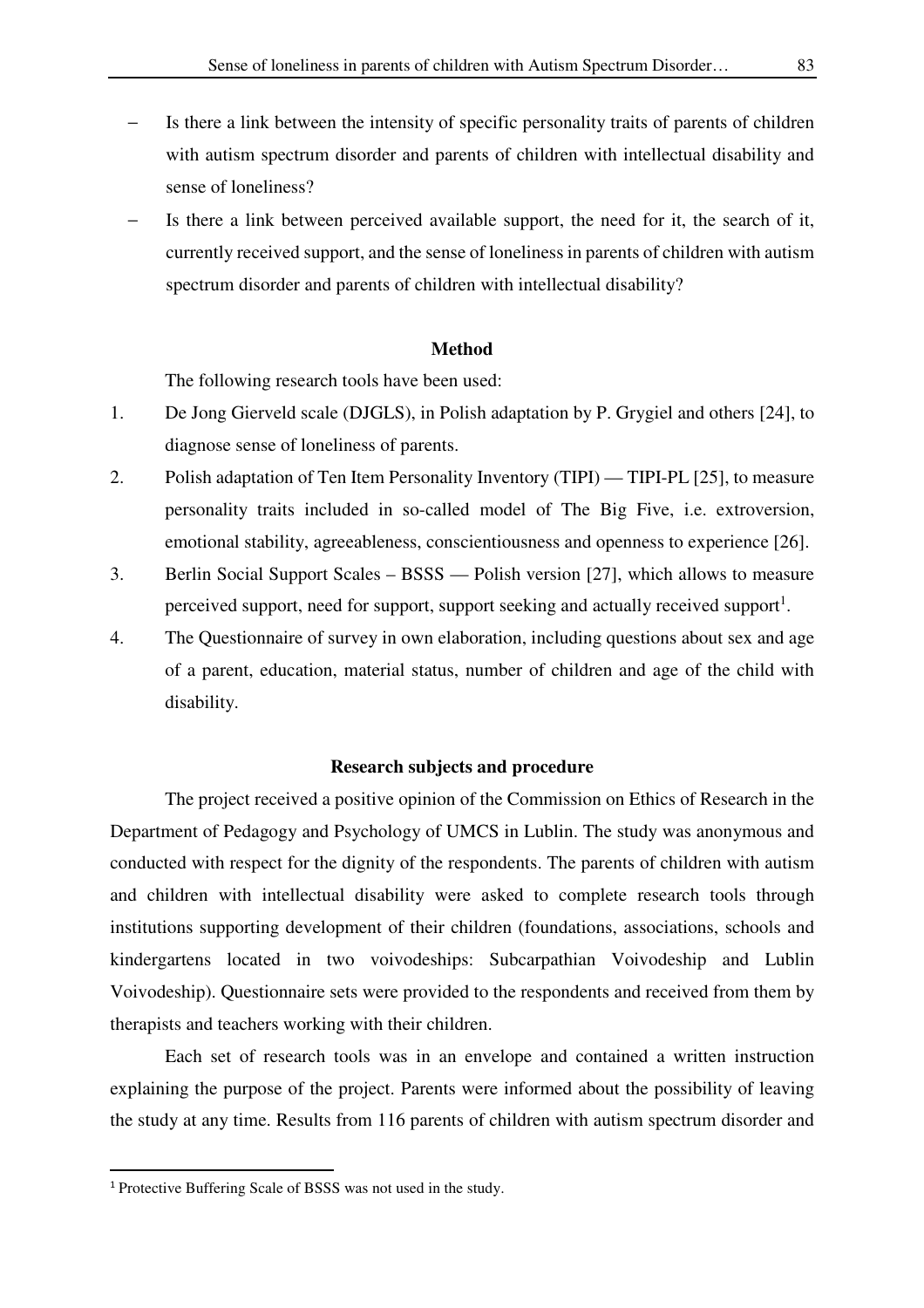81 from parents of children with intellectual disability without autism were obtained. In total, a set of research tools was completed by 197 parents, including 160 by mothers and 37 by fathers (Table 1).

Table 1. **Number of parents of children with autism spectrum disorder and intellectual disability, including sex of surveyed parents** 

| Disorder in the child   | Mothers | Fathers | In total |
|-------------------------|---------|---------|----------|
| Autism                  | 90      | 26      | 116      |
| Intellectual disability | 70      | 11      | 81       |
| In total                | 160     | 37      | 197      |

The age of the examined parents range from 24 to 66, with a median of 40 years. Age information is provided in Table 2.

Table 2. **The number of parents with autism spectrum disorder and intellectual disability, including age** 

| Disorder in a child     | Age of a child                          |    |  |  |
|-------------------------|-----------------------------------------|----|--|--|
|                         | Until 17 years old<br>From 18 years old |    |  |  |
| Autism                  | 103                                     | 12 |  |  |
| Intellectual disability | 46                                      | 34 |  |  |
| In total                | 149                                     | 46 |  |  |

Nearly 76% of the responders have children in developmental age (until 18 years old), about 23% - grown-up children. Two parents left space for information about age of their children blank.

The studied group is dominated by parents with two children (83 people - 42.1% of the total) followed by parents with one child (57 people - 28.9% of the total), 37 respondents raise three children (18.8 %) and 20 responders have four children (10.2%). 173 parents are in a stable relationship (married or with partner), while 24 are single parents. In this second group, there is one father and 23 mothers. Information on the education of the surveyed parents is summarized below (Table 3).

Table 3. **Education of surveyed parents**

| Education            | Parents of children with<br>autism |       | with<br>Parents of children<br>intellectual disability |       | Parents in total |       |
|----------------------|------------------------------------|-------|--------------------------------------------------------|-------|------------------|-------|
|                      |                                    | $\%$  |                                                        | %     | n                | $\%$  |
| Basic education      | U                                  | 0     |                                                        | 4.94  |                  | 2.03  |
| Vocational education |                                    | 9.48  | 25                                                     | 30.86 | 36               | 18.27 |
| Secondary education  | 43                                 | 37.07 | 24                                                     | 29.63 | 67               | 34.01 |
| Higher education     | 62                                 | 53.45 | 27                                                     | 33.33 | 89               | 45.18 |
| No data              |                                    |       |                                                        | 1.23  |                  | 0.51  |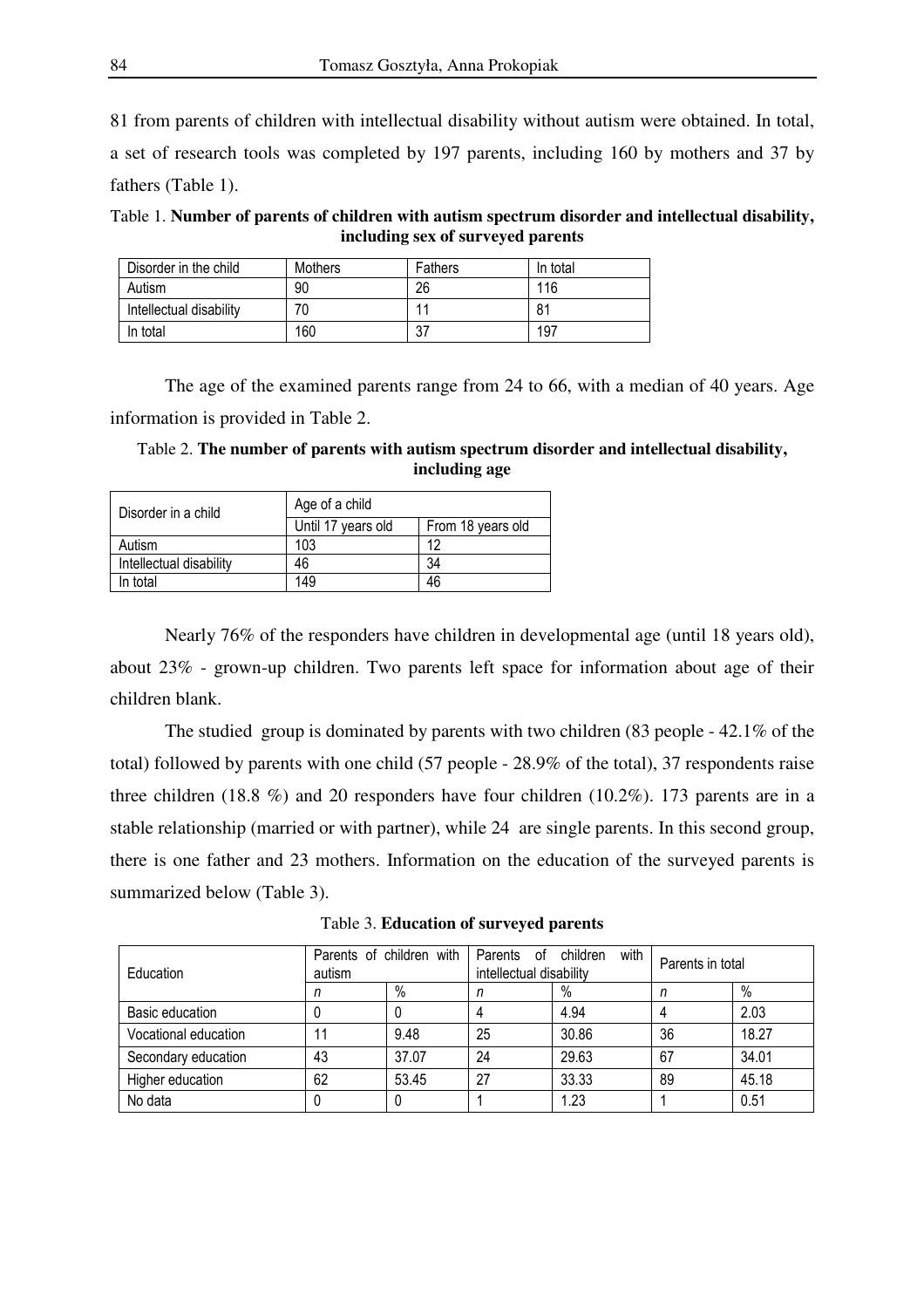Parents of children with autism are better educated (rank-sum = 12853.5) in comparison to parents of children with intellectual disability (rank-sum  $= 6452.5$ ; The Mann-Whitney U = 3212.5;  $Z = -3.942$ ;  $p \le 0.000$ ). However, these groups do not differ significantly in assessing the financial situation of their family.

# **Results**

Due to the incomplete filling of the Loneliness Scale, further analysis concerns 188 parents; 111 – parents of children with autism, 77 – parents of children with intellectual disability.

Results obtained on the Scale by parents of children with different neurodevelopmental disorders are presented in Table 4.

Table 4. **Results on the Loneliness Scale obtained by parents of children with autism spectrum disorder and parents of children with intellectual disability** 

| Parents                                       | IИ    | сn<br>ىر                   |       | di  |       |
|-----------------------------------------------|-------|----------------------------|-------|-----|-------|
| Children with<br>∶autısm                      | 27.95 | $\overline{ }$<br>ъ.<br>◡. | ۔ 224 | 186 | 0.823 |
| Children with<br>disability<br>i intellectual | 27.66 | 8.93                       |       |     |       |

No statistically significant differences are found in sense of loneliness between parents of children with autism spectrum disorder and parents of children with intellectual disability. Table 5 summarizes the results on the Scale obtained by mothers and fathers.

Table 5. **Results on the Loneliness Scale obtained by mothers (** $n = 152$ **) and fathers (** $n = 36$ **) of children with neurodevelopmental disorders (autism and intellectual disability)** 

| Sex     | М     | SD   |       | df  |       |
|---------|-------|------|-------|-----|-------|
| Mothers | 28.11 | 8.95 | 0.888 | 186 | 0.376 |
| Fathers | 26.67 | 8.03 |       |     |       |

Regarding the feeling of loneliness again, there are no statistically significant differences between mothers and fathers. Table 6 shows the results of parents of children in developmental age and grown-up children.

Table. 6. **Results on the Loneliness Scale obtained by parents of minors**  $(n = 144)$  **and adult children (***n* **= 43) with neurodevelopmental disorders (autism and intellectual disability)** 

| Parents of children aged | М     | SD            |          | df  |      |
|--------------------------|-------|---------------|----------|-----|------|
| under 18 years           | 27.68 | 8.36          | $-0.360$ | 185 | .719 |
| above or 18 years        | 28.23 | 10.OQ<br>v.zz |          |     | υ.7  |

The difference is not statistically significant.

In the course of further analysis, statistically significant negative correlations between loneliness and following personality traits are found: extroversion  $(-0.41; p \le 0.01)$ , emotional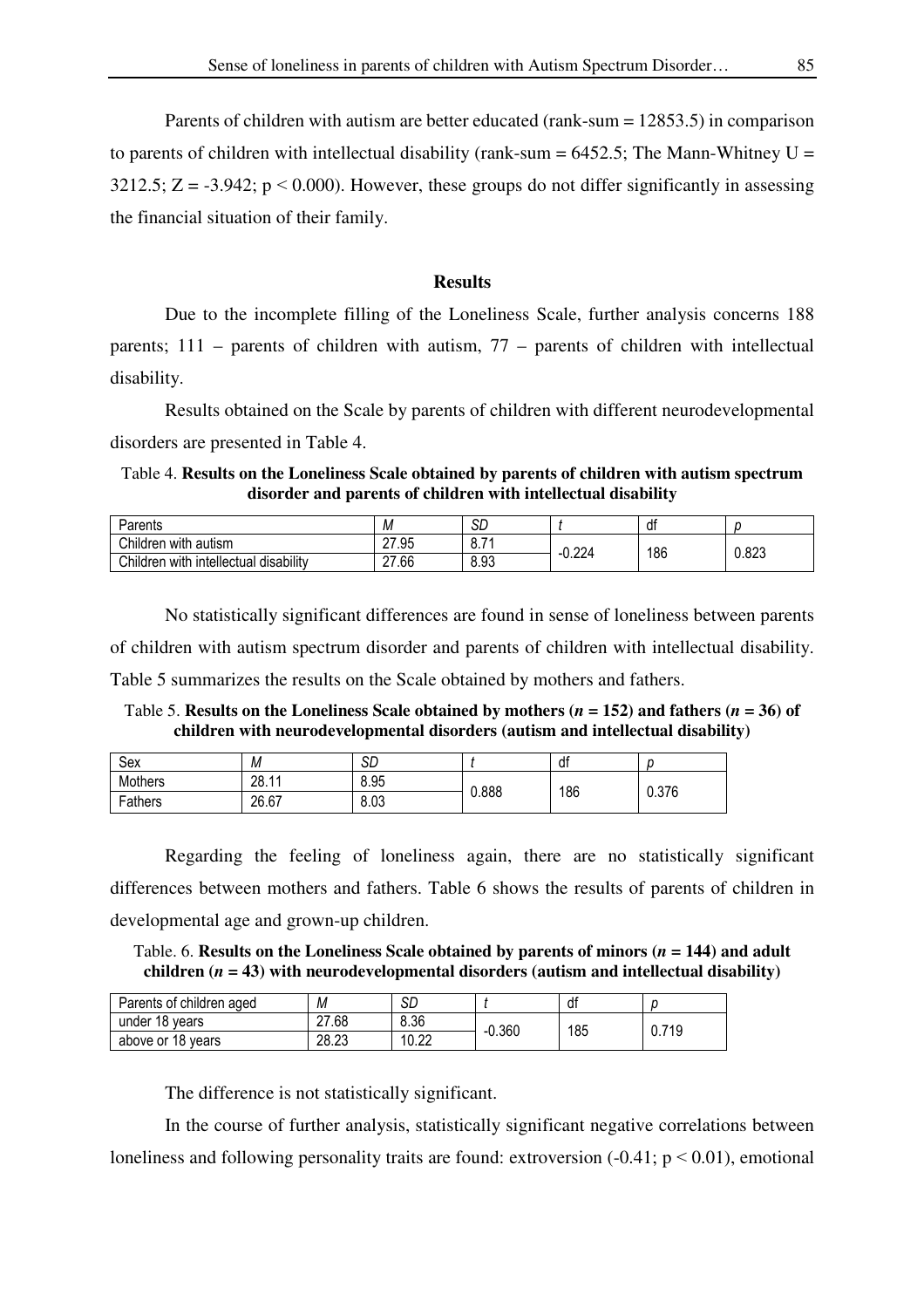stability (-0.25;  $p < 0.01$ ), reconciliation (-0.24;  $p < 0.01$ ) and conscientiousness (-0.16;  $p <$ 0.05). Correlations, separately for parents of children with autism spectrum disorder, and parents of children with intellectual disabilities, are summarized in the table below.

| Personality traits         | Sense of loneliness             |                                                  |  |  |  |
|----------------------------|---------------------------------|--------------------------------------------------|--|--|--|
|                            | Parents of children with autism | Parents of children with intellectual disability |  |  |  |
| Extroversion               | $-0.45***$                      | $-0.38***$                                       |  |  |  |
| <b>Emotional stability</b> | $-0.29**$                       | $-0.20$                                          |  |  |  |
| Agreeableness              | $-0.31**$                       | $-0.15$                                          |  |  |  |
| Conscientiousness          | $-0.20*$                        | $-0.09$                                          |  |  |  |
| Openness to experience     | $-0.24*$                        | $-0.01$                                          |  |  |  |

Table 7. **Correlation of loneliness and personality traits in parents of children with autism spectrum disorder and parents of children with intellectual disability**

 $*p < 0.05; ** p < 0.01; **p < 0.001$ 

In the group of parents of children with autism correlations are statistically significant for all of the personality traits. Sense of loneliness correlates negatively with extroversion, emotional stability, agreeableness, openness to experience and conscientiousness. As for parents of children with intellectual disability, the negative correlation is only for extroversion.

In case of parents of children with neurodevelopmental disorders (total), sense of loneliness correlates negatively with the perceived support available  $(-0.36; p \le 0.01)$  and currently received support  $(-0.30; p \le 0.01)$ . There are no significant correlations with the need for support or search of it. The corresponding correlations in the two groups of parents are presented in Table 8.

Table 8. **Correlation of sense of loneliness with perceived and actually received support in two groups of parents** 

|                   | Sense of loneliness                |                                                  |  |  |  |
|-------------------|------------------------------------|--------------------------------------------------|--|--|--|
| Support           | Parents of children with autism    | Parents of children with intellectual disability |  |  |  |
| Perceived         | $-0.38***$                         | $-0.41**$                                        |  |  |  |
| Actually received | $-0.34**$                          | $-0.31**$                                        |  |  |  |
|                   | $\sim$ $\sim$ $\sim$ $\sim$ $\sim$ |                                                  |  |  |  |

 $**p < 0.01$ ;  $***p < 0.001$ 

With regard to the nature of support, the sense of loneliness is significantly negatively correlated with the perceived  $(-0.38; p < 0.01)$  and actually received support: emotional  $(-0.33;$  $p \le 0.01$ ), informational (-0.38;  $p \le 0.01$ ) and instrumental (-0.27;  $p \le 0.01$ ). Correlations, separately for parents of children with autism and parents of children with intellectual disabilities, are summarized in Table 9.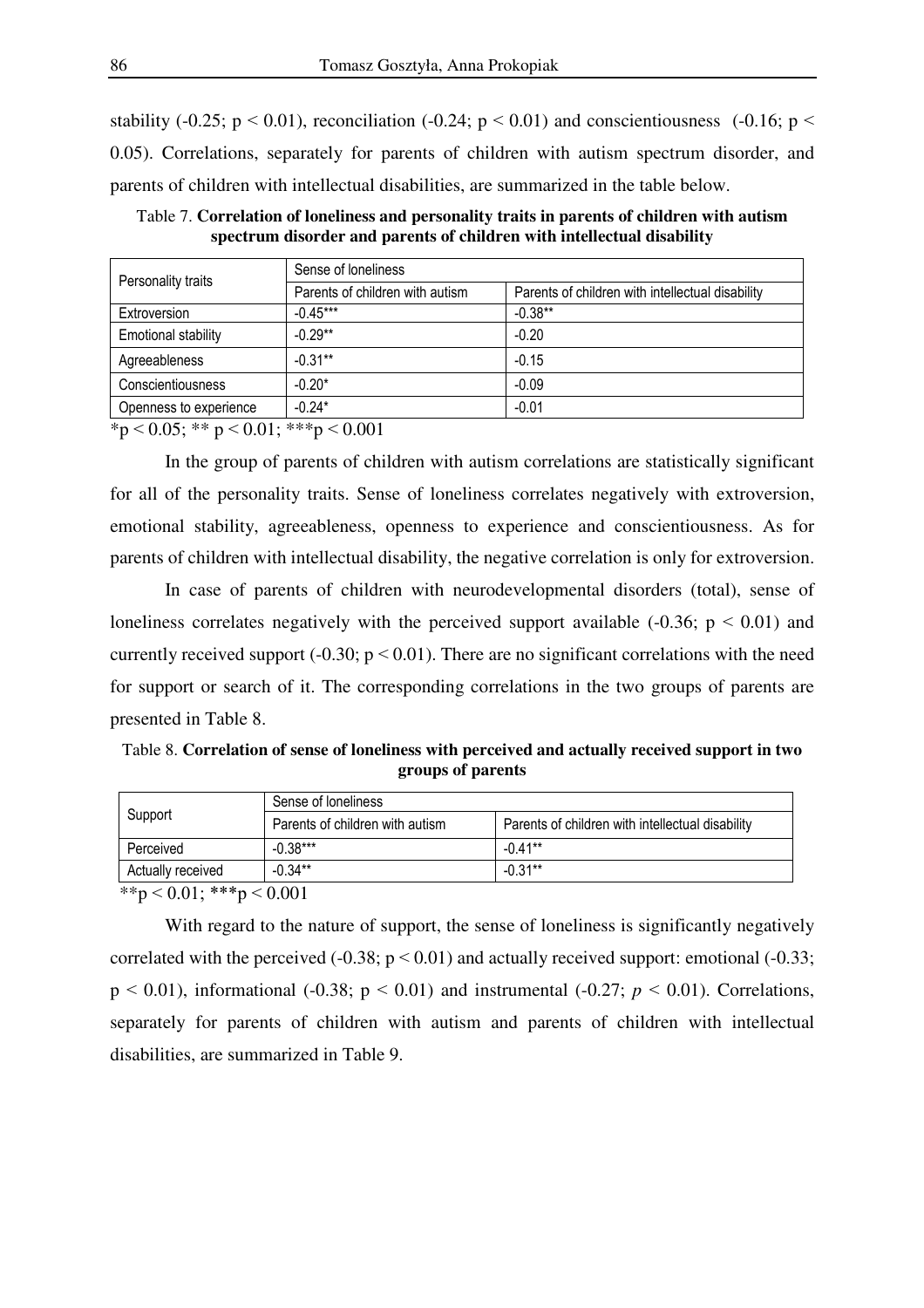| Sense of loneliness             |                                                  |  |  |
|---------------------------------|--------------------------------------------------|--|--|
| Parents of children with autism | Parents of children with intellectual disability |  |  |
| $-0.36***$                      | $-0.40**$                                        |  |  |
| $-0.36***$                      | $-0.13$                                          |  |  |
| $-0.34***$                      | $-0.30*$                                         |  |  |
| $-0.24*$                        | $-0.31*$                                         |  |  |
| $-0.27**$                       | $-0.36**$                                        |  |  |
| $-0.26*$                        | $-0.40**$                                        |  |  |
|                                 |                                                  |  |  |

Table 9. **Correlations of sense of loneliness with different types of perceived and actually received support in two groups of parents** 

 $*p < 0.05$ ;  $* p < 0.01$ ;  $* * p < 0.001$ 

In case of parents with autism spectrum disorder, the correlations are statistically significant and negative for all types of support. In turn, in the group of parents of children with intellectual disability, there is no correlation of sense of loneliness with the perceived instrumental support, the other correlations are similar, though (with the exception of emotional support) stronger.

In order to determine the independent variables (predictors) of the sense of loneliness in the examined parents and to remove so-called excess variables [28, p. 596], regression analysis was used in the backward stepwise approach. In case of parents of children with autism spectrum disorder, the model shown in Table 10 was created It explains nearly 23% of the variation in results obtained by parents in the Loneliness Scale.

Table 10. **Summary of backward stepwise regression for dependent variable** *sense of loneliness* **of parents of children with autism and its independent variables: r = 0.511; r<sup>2</sup> = 0.261; adjusted r<sup>2</sup> = 0.226; F(4.85) = 7.498; p< 0.000** 

| Independent variables      | В        |          |          |       |
|----------------------------|----------|----------|----------|-------|
| Free expression            | 55.793   | -        | 10.385   | 0.000 |
| Extroversion               | $-1.531$ | $-0.229$ | $-2.028$ | 0.045 |
| Perceived support          | $-0.375$ | $-0.229$ | $-2.407$ | 0.018 |
| Agreeableness              | $-1.068$ | $-0.163$ | $-1.452$ | 0.150 |
| <b>Emotional stability</b> | $-0.754$ | $-0.121$ | $-1.038$ | 0.302 |

Independent variables of sense of loneliness in this group, attaining statistical significance levels, are found to be: extroversion  $(\beta = -0.229)$  and perceived support available  $(\beta = -0.229)$ . Relationship is inversely proportional, therefore, a low level of sense of loneliness in group of parents of children with autism can be predicted on the basis of high extroversion and high evaluation of available support.

The model obtained for parents of children with intellectual disability is shown in Table 11. It explains 36% of the variance results in the Loneliness Scale.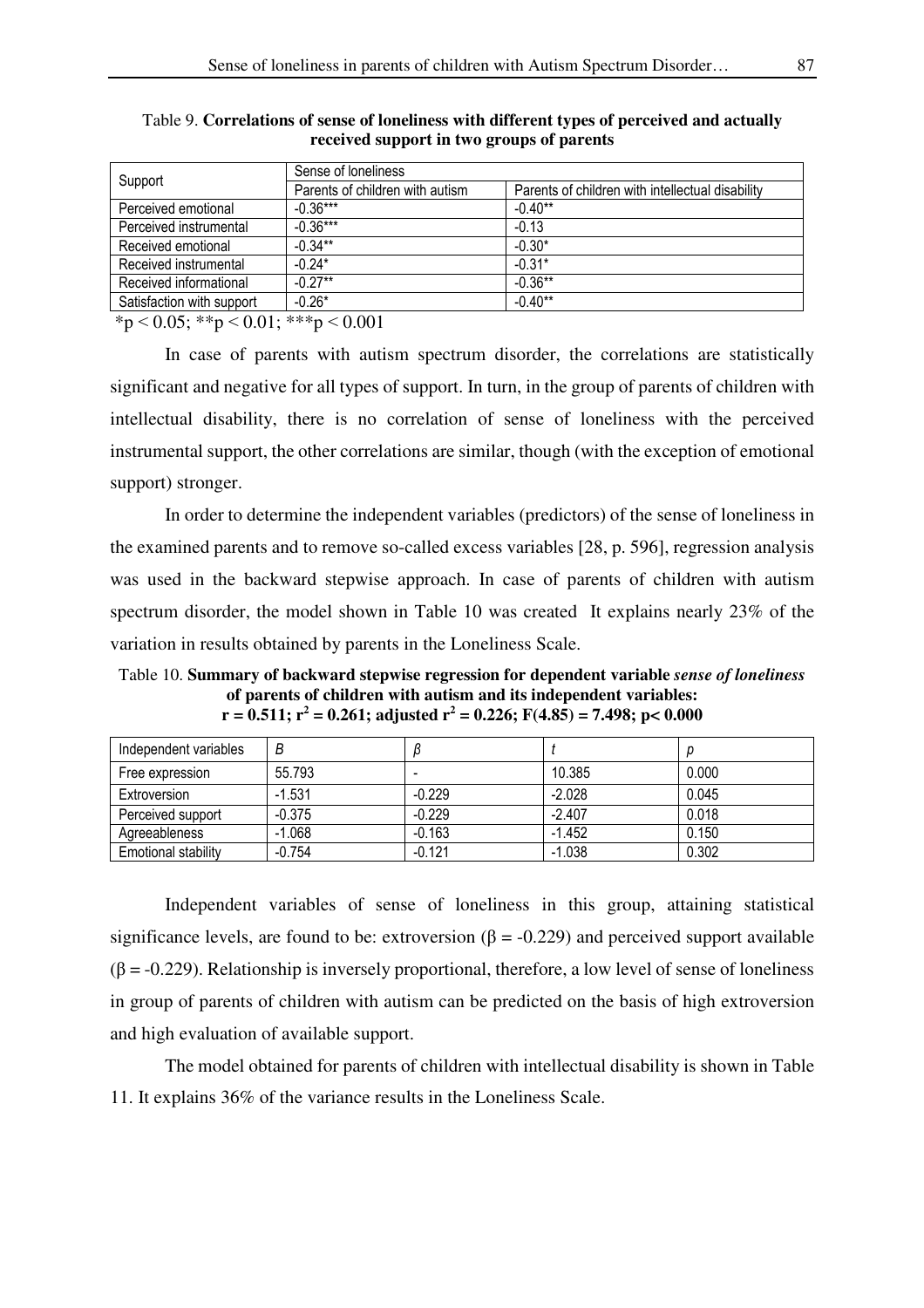| Independent variables     | B        |                          |          |       |
|---------------------------|----------|--------------------------|----------|-------|
| Free expression           | 62.258   | $\overline{\phantom{a}}$ | 8.734    | 0.000 |
| Perceived support         | $-0.167$ | $-0.102$                 | $-0.676$ | 0.502 |
| Extroversion              | $-2.431$ | $-0.478$                 | $-3.725$ | 0.000 |
| Actually received support | $-0.294$ | $-0.377$                 | $-2.704$ | 0.009 |
| Need for support          | $-0.616$ | $-0.171$                 | $-1.493$ | 0.141 |
| Agreeableness             | 1.049    | 0.135                    | 1.167    | 0.248 |

Table 11. **Summary of backward stepwise regression for dependent variable** *sense of loneliness* **of parents of children with intellectual disability and its independent variables: r = 0.645; r<sup>2</sup> = 0.416; adjusted r<sup>2</sup> = 0.361; F(5.54) = 7.6780; p < 0.000**

Independent variables of sense of loneliness in this group are: extroversion ( $\beta$  = -0.478) and actually received support ( $\beta$  = -0.377). Dependency is inversely proportional: low level of sense of loneliness in this group can be predicted on the basis of high extroversion and a high level of evaluation of currently received support from the closest person.

## **Discussion**

The level of sense of loneliness in parents of children with autism spectrum disorder and parents of children with intellectual disability can be described as moderate . To some extent, it can be assumed that this is due to the fact that the research involved mainly parents related to a particular foundation or association, thus benefiting from social resources. Concerning the intensification of the sense of loneliness, there are no differences between the studied groups, which seems interesting because in case of parents of children with autism spectrum disorder, one might expect slightly higher results. Trying to explain this, it can again be pointed to the use of support of foundations (or associations), which undoubtedly eliminates the feeling of loneliness. It can be also indicated to Broader Autism Phenotype (BAP), diagnosed in some parents of children with autism spectrum disorder [29]. There are interesting reports from studies that suggest a lower level of satisfaction from social relationships in people with BAP [30], and therefore – possibly – also lower levels of social needs, mainly contact with others and sensitivity to frustration in this area.

Regression analysis reveals that independent variables of sense of loneliness in case of parents of children with different neurodevelopmental disorders are slightly different. Among parents of children with autism those were: extroversion and perceived support and as for parents of children with intellectual disability – extroversion and actually received support.

As for personality variables, similar results have been obtained in studies with seniors by M. Long and P. Martin [31] – people with lower extroversion felt more lonely. Extroversion is identified as a predictor of social support, which is noticeable in studies involving different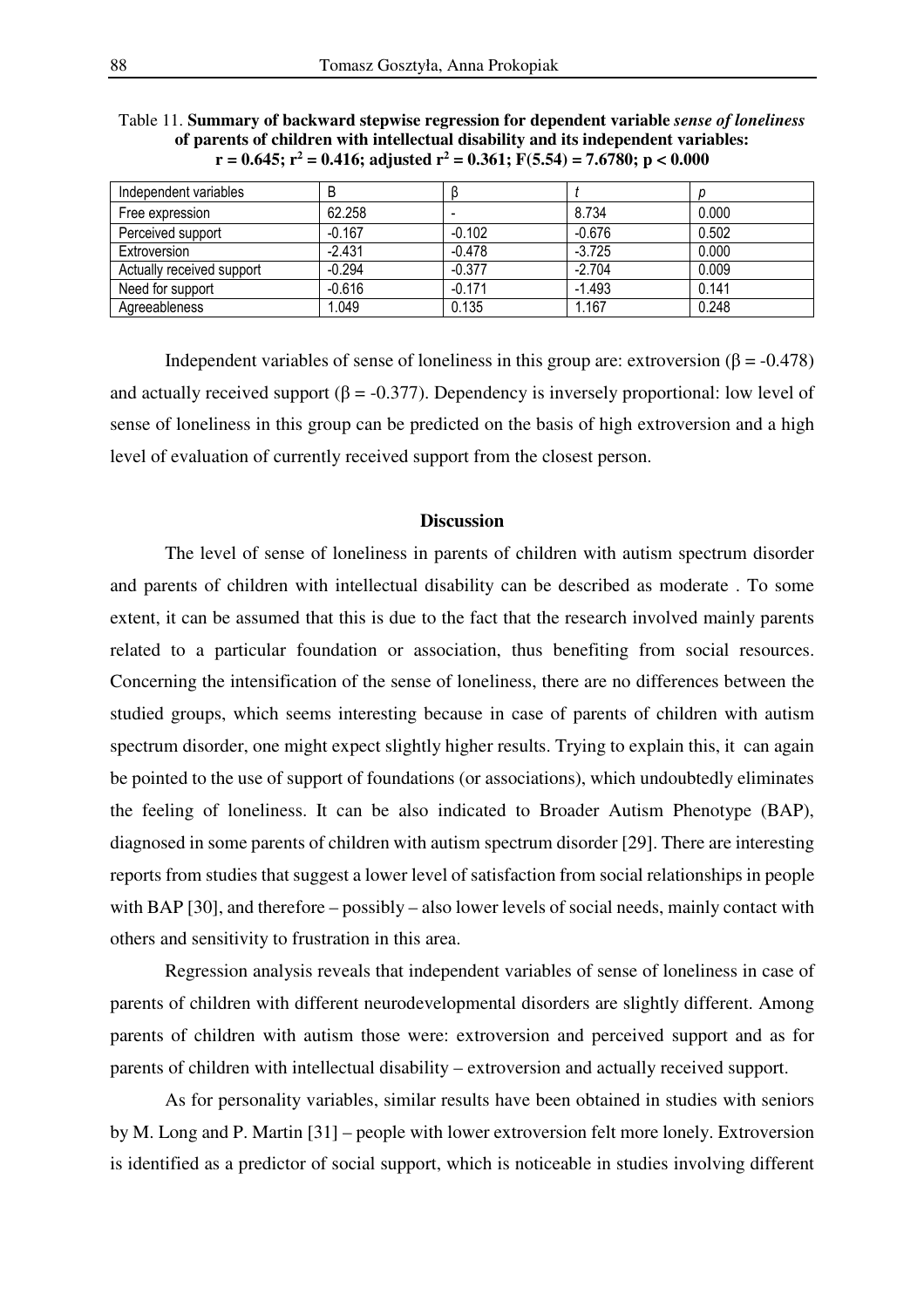groups [32-34]. It can be assumed that parents with higher levels of extroversion actively seek social resources and benefit from them, which lowers their sense of loneliness. It is worth mentioning that in case of parents of children with autism, correlation analysis additionally indicates the coexistence of low sense of loneliness with agreeableness, emotional stability, openness to experience and conscientiousness. This constellation of personality traits seems to promote the establishment and maintenance of social relationships, especially romantic relations and friendship [35].

The importance of the perceived support for parents of children with autism spectrum disorder can be explained by higher education of this group compared to parents of children with intellectual disability. It can be assumed that better educated parents of children with neurodevelopmental disorders will have more knowledge and expectations about social support. Another explanation is that autism is a particularly debilitating disorder in the child [36] and in a consequence, more support is needed.

No differences were found in sense of loneliness between mothers and fathers of children with autism and of children with intellectual disability. According to the results of modern studies involving parents with children with developmental disorders, mothers are not always more burdensome than fathers with the consequences of caring for a child with disability [37, 38]. It can be assumed that contemporary fathers, more than a dozen or so decades ago, engage in childcare and education.

There are no differences in sense of loneliness between parents of children in developmental age and grown-ups with developmental disorders. On one hand, parents of grown-up children can experience the consequences of aging and dying of friends and loved ones and the social costs of long-term care for children with developmental disorders (e.g. effects of avoiding specific social situations) [39] but on the other hand they are more experienced in the role of parents. In some children, problematic behaviours impacted by therapy can quit, giving parents the opportunity to participate socially more.

Based on the results obtained, it can be said that a practical postulate is to inform parents of children with autism with available support. What is more , even if the parent does not currently benefit from certain social resources, awareness of their existence and potential accessibility lowers his or hers sense of loneliness. In the context of actually received support, it is important for the parents of children with intellectual disability (and more generally, with neurodevelopmental disorders) to care for the quality of marriage or intimate relationship [40].

While leading support groups for parents of children with neurodevelopmental disorders, it is worthwhile (preferably in the form of a workshop) to realize various possibilities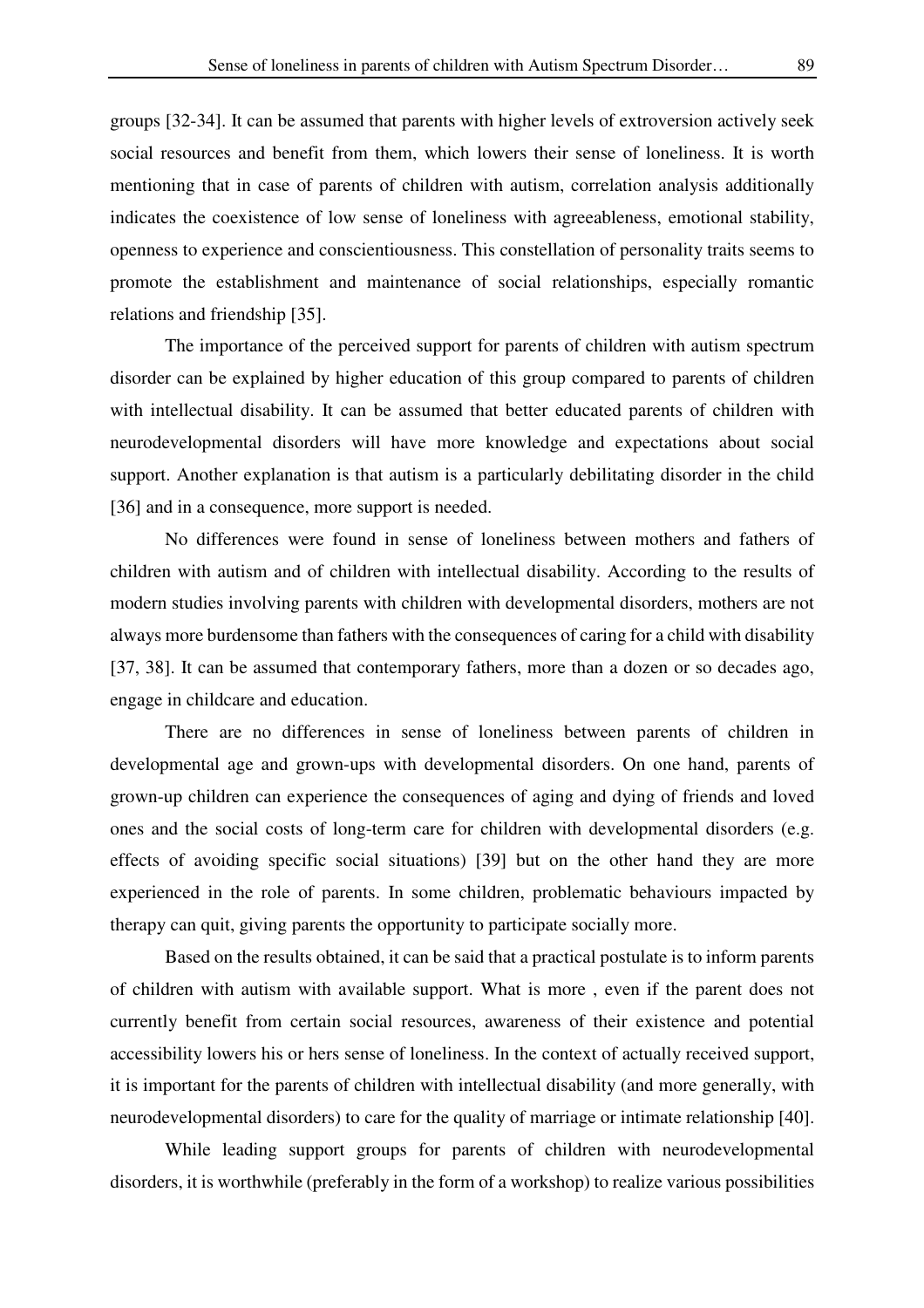of using social resources. It is also advisable to strengthen the competencies that influence good quality of close interpersonal relationships (especially marital, but not only – also the friendly ones). Parents, focused on the child and his or her problems, can neglect this important area. Finally, we have to be aware that long-lasting sense of loneliness have negative health consequences, among others contributing to the occurrence of episodes of depression, cardiovascular problems and even premature death [41], which combined with the high levels of stress that parents of children with developmental disorders (especially autism spectrum) creates very bad combination.

#### **References**

- 1. Altiere MJ, von Kluge S. Searching for acceptance: Challenges encountered while raising a child with autism. J. Intellect. Dev. Disabil. 2009; 34(2): 142–152.
- 2. Gallagher S, Phillips AC, Oliver C, Carroll D. Predictors of psychological morbidity in parents of children with intellectual disabilities. J. Pediatr. Psychol. 2008; 33(10): 1129–1136.
- 3. Mount N, Dillon G. Parents' experiences of living with an adolescent diagnosed with an autism spectrum disorder. Educational & Child Psychology. 2014; 31(4): 72–81.
- 4. Pisula E. Rodzice dzieci z autyzmem. Warszawa: PWN; 2012.
- 5. Smith AL, Romski MA, Sevcik RA, Adamson LB, Barker RM. Parent stress and perceptions of language development: comparing down syndrome and other developmental disabilities. Fam. Relat. 2014; 63(1): 71–84.
- 6. Peer JW, Hillman SB. Stress and resilience for parents of children with intellectual and developmental disabilities: a review of key factors and recommendations for practitioners. J. Policy. Pract. Intel. 2014; 11(2): 92–98.
- 7. Dąbrowska A, Pisula E. Parenting stress and coping styles in mothers and fathers of pre-school children with autism and Down syndrome. J. Intellect. Disabil. Res. 2010; 54(3): 266–280.
- 8. Bitsika V, Sharpley C, Bell R. The buffering effect of resilience upon stress, anxiety and depression in parents of a child with an autism spectrum disorder. J. Dev. Phys. Disabil. 2013; 25(5): 533–543.
- 9. Pisula E. Zespół wypalania się sił u rodziców dzieci autystycznych. Nowiny Psychologiczne. 1994; 3: 83–89.
- 10. Dąbrowska M. Zjawisko wypalenia wśród matek dzieci niepełnosprawnych. Kraków: Oficyna Wydawnicza "Impuls"; 2005.
- 11. Sekułowicz M. Wypalanie się sił rodziców dzieci z niepełnosprawnością. Wrocław: Wydawnictwo Naukowe Dolnośląskiej Szkoły Wyższej; 2013.
- 12. Sekułowicz M, Kwiatkowski P. Wypalanie się sił rodziców dzieci z niepełnosprawnością konstrukcja nowego narzędzia badawczego. Stud. Edukacyjne 2013; 25: 29–50.
- 13. Gray DA. 'Everybody just freezes. Everybody is just embarrassed': felt and enacted stigma among parents of children with high functioning autism. Sociol. Health & Illness 2002; 24(6): 734–749.
- 14. Perumal V, Veeraraghavan V, Lekhra OP. Quality of life in families of children with autism spectrum disorder in India. J. Pharm. Res. 2014; 8(6): 791–797.
- 15. Yoong A, Koritsas S. The impact of caring for adults with intellectual disability on the quality of life of parents. J. Intellect. Disabil. Res. 2012; 56(6): 609–619.
- 16. Zasępa E, Wołowicz A. Jakość życia rodzin z dzieckiem niepełnosprawnością intelektualną. Warszawa: Wydawnictwo Akademii Pedagogiki Specjalnej; 2010.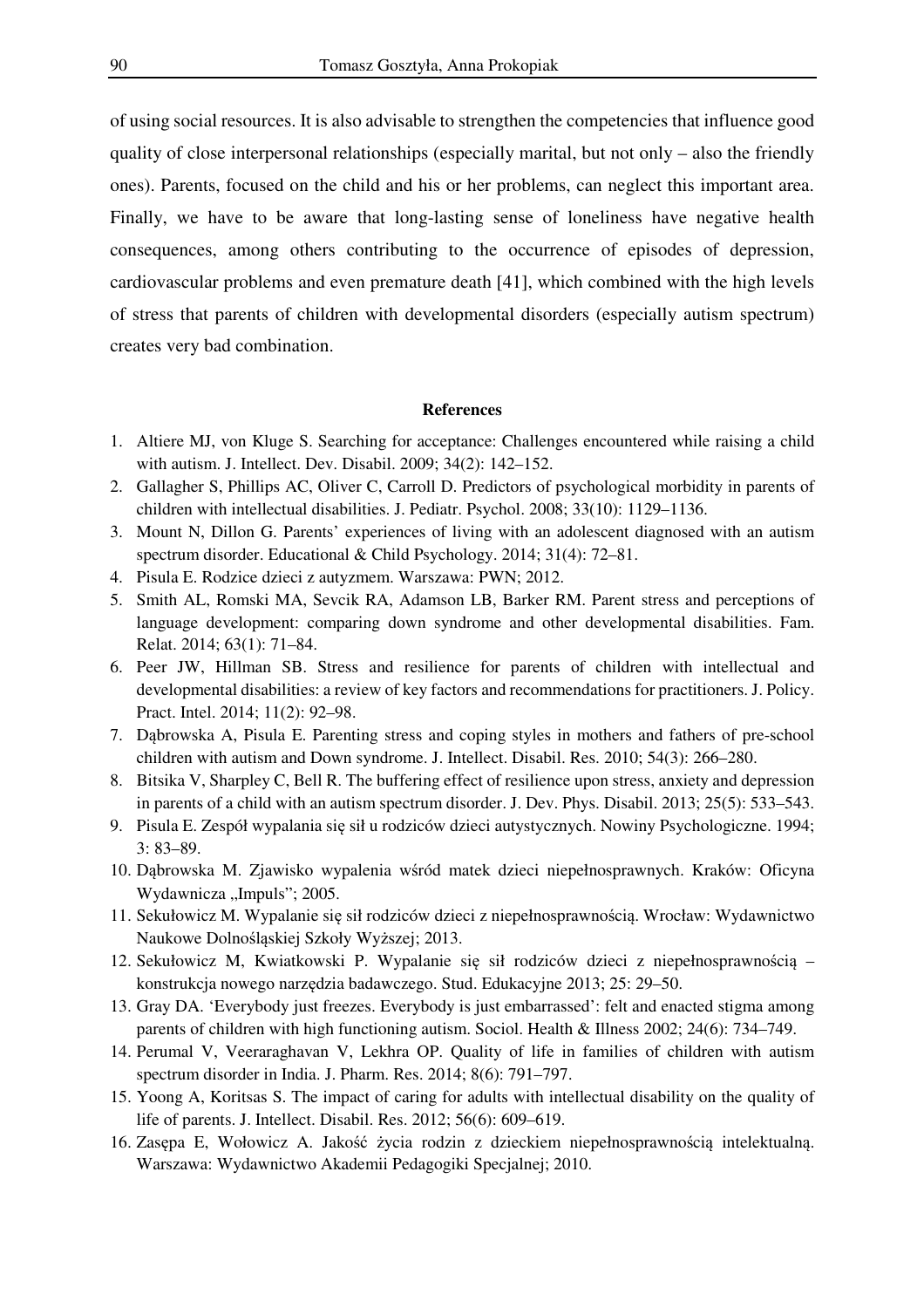- 17. Banasiak A. Psychospołeczny wymiar jakości życia rodzin dzieci z autyzmem. Prace Naukowe Akademii im. Jana Długosza w Częstochowie, Seria: Psychologia. 2008; 15: 5–12.
- 18. Robinson S, Weiss JA, Lunsky Y, Ouellette-Kuntz H. Informal support and burden among parents of adults with intellectual and/or developmental disabilities. J. Appl. Res. Intellect. Disabil. 2016; 29(4): 356–365.
- 19. Cacioppo JT, Cacioppo S, Adler AB, Lester PB, McGurk D, Thomas JL, Chen Hy. The cultural context of loneliness: risk factors in active duty soldiers J. Social & Clinical Psychol. 2016; 35(10), 865–882.
- 20. Tian Y, Yang L, Chen S, Guo D, Ding Z, Tam KY, Yao D. Causal interactions in resting-state networks predict perceived loneliness. PLoS ONE. 2017; 12(5): 1–15.
- 21. Hawkley L, Cacioppo JT. Loneliness matters: a theoretical and empirical review of consequences and mechanisms. Ann. Behav. Med. 2010; 40(2): 218–227.
- 22. Utz RL, Swenson KL, Caserta M, Lund D, deVries B. Feeling lonely versus being alone: loneliness and social support among recently bereaved persons. J. Gerontol. Series B, Psychological Sciences And Social Sciences. 2014; 69(1): 85–94.
- 23. Atak H. Big Five traits and loneliness among Turkish emerging adults. Int. J. Behav.. Cogn. Educat. Psychol. Sci. 2009; 1(2): 124–128.
- 24. Grygiel P, Humenny G, Rębisz S, Świtaj P, Sikorska J. Validating the Polish Adaptation of the 11 item De Jong Gierveld Loneliness Scale. Europ. J. Psychol. Assess. 2013; 29(2): 129–139.
- 25. Sorokowska A, Słowińska A, Zbieg A, Sorokowski P. Polish adaptation of test Ten Item Personality Inventory (TIPI) – TIPI-PL – standard and internet version. Wrocław: WrocLab, Instytut Psychologii, Uniwersytet Wrocławski; 2014.
- 26. McCrae RR, Costa PT. Personality trait structure as a human universal. Am. Psychol. 1997; 52(5): 509–516.
- 27. Łuszczyńska A, Kowalska M, Mazurkiewicz M, Schwarzer R. Berlińskie Skale Wsparcia Społecznego (BSSS): Wyniki wstępnych badań nad adaptacją skal i ich własnościami psychometrycznymi. Studia Psychol. 2006; 44(3): 17–27.
- 28. Francuz P, Mackiewicz R. Liczby nie wiedzą skąd pochodzą. Lublin: TN KUL; 2005.
- 29. Kose S, Bora E; Erermiş S, Özbaran B, Bildik T, Aydın C. Broader autistic phenotype in parents of children with autism: Autism Spectrum Quotient – Turkish version. Psychiatr. Clin. Neurosci. 2013, 67(1): 20-27.
- 30. Novacek D M, Gooding D C, Pflum M J. Hedonic capacity in the broader autism phenotype: should social anhedonia be considered a characteristic feature? Front. Psychol. 2016, 7: 666.
- 31. Long MV, Martin P. Personality, relationship closeness and loneliness of the oldest old and their children. J. Gerontol. Psychol. Sci. 2000; 55B(5): 311–319.
- 32. Connor-Smith JK, Flachsbart C. Relations between personality and coping: a meta-analysis. J. Pers. Social Psychol.. 2007; 93(6): 1080–1107.
- 33. Amirkhan JH, Risinger RT, Swickert RJ. Extraversion: A "hidden" personality factor in coping? J. Pers. 1995; 63(2): 189–212.
- 34. Watson D, Hubbard B. Adaptational style and dispositional structure: coping in the context of the Five-Factor Model. J. Pers. 1996; 64(4): 737–774.
- 35. Harris K, Vazire S. On friendship development and the Big Five personality traits. Soc. Pers. Psychol. Compass 2016; 10(11): 647–667.
- 36. Shobana M, Saravanan C. Comparative study on attitudes and psychological problems of mothers towards their children with developmental disability. East Asian Arch. Psychiatry 2014; 24(1): 16– 22.
- 37. Rivard M, Terroux A, Parent-Boursier C, Mercier C. determinants of stress in parents of children with autism spectrum disorder. J. Autism Devel. Disord. 2014; 44(7): 1609–1620.